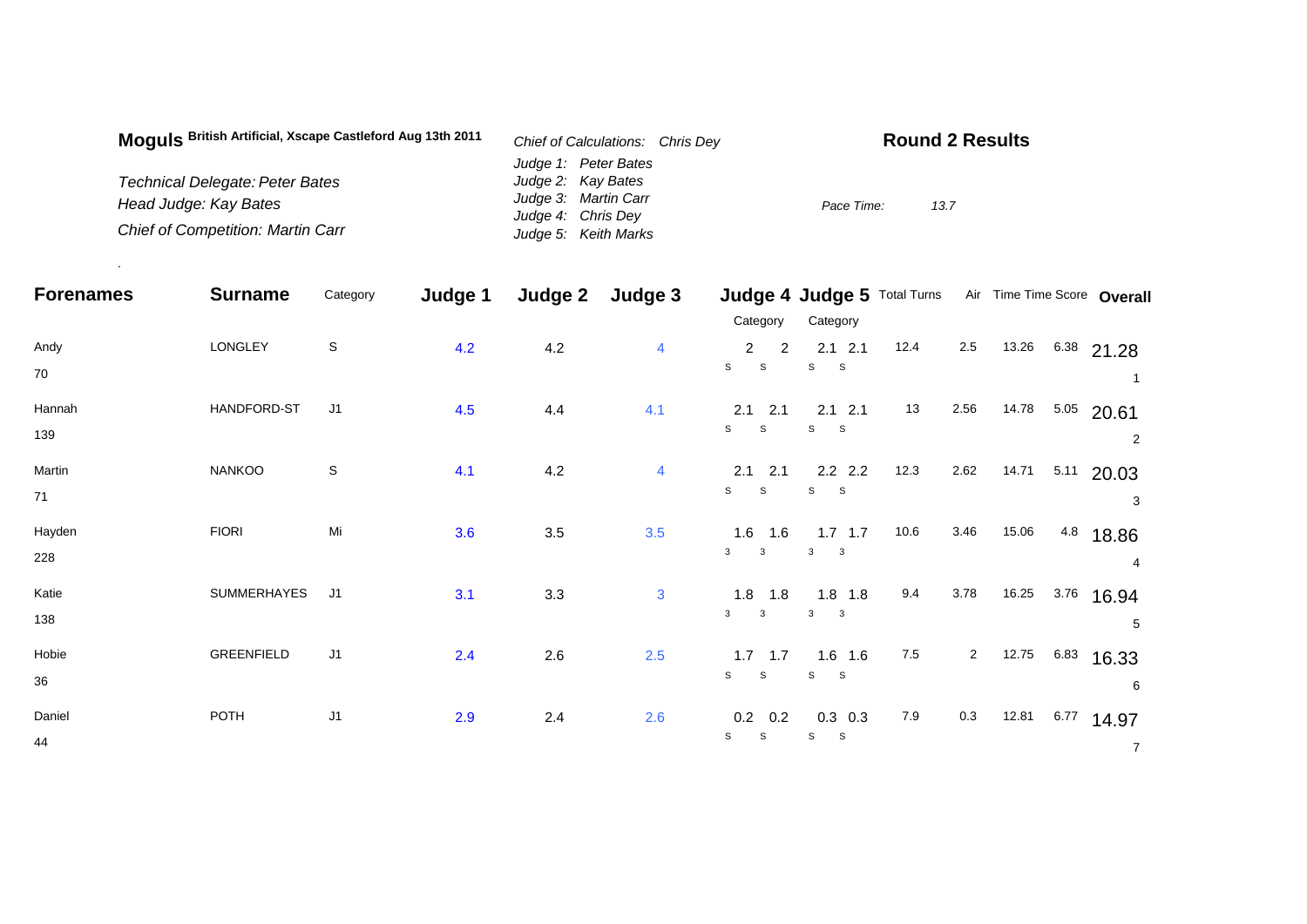| <b>Forenames</b> | <b>Surname</b>     | Category       | Judge 1 | Judge 2                   | Judge 3      |                     | Judge 4 Judge 5 Total Turns Air Time Time Score Overall |                |         |       |      |              |
|------------------|--------------------|----------------|---------|---------------------------|--------------|---------------------|---------------------------------------------------------|----------------|---------|-------|------|--------------|
|                  |                    |                |         |                           |              | Category            | Category                                                |                |         |       |      |              |
| Keri             | ANDERSON           | J1             | 2.9     | 2.8                       | 2.7          | $1.1$ 1.1           | $1 \quad 1$                                             | 8.39           | 1.28    | 14.96 | 4.89 | 14.56        |
| 126              |                    |                |         |                           |              | S<br>${\tt S}$      | ${\tt S}$<br>$\mathbf{s}$                               |                |         |       |      | 8            |
| Sam              | <b>WILLIAMS</b>    | $\mbox{C2}$    | 2.8     | $2.5\,$                   | 2.7          | $0.5$ 0.5           | $0.3$ 0.3                                               | 8              | 0.4     | 14.25 | 5.51 | 13.91        |
| 15               |                    |                |         |                           |              | St<br>St            | St St                                                   |                |         |       |      | 9            |
| Owen             | <b>VINTER</b>      | Mi             | 2.6     | 2.6                       | 2.4          | $0.5$ 0.5           | $0.4$ 0.4                                               | 7.6            | 0.44    | 14.15 |      | 5.6 13.64    |
| 222              |                    |                |         |                           |              | St<br>St            | St St                                                   |                |         |       |      | 10           |
| Molly            | <b>SUMMERHAYES</b> | C <sub>2</sub> | 2.7     | 2.7                       | 2.8          | $1.7$ 1.7           | $1.7$ 1.7                                               | 8.19           | 3.56    | 18.71 | 1.61 | 13.36        |
| 118              |                    |                |         |                           |              | $3 \qquad 3$        | $3 \qquad 3$                                            |                |         |       |      | 11           |
| Liam             | <b>KEYES</b>       | J1             | 2.9     | $\ensuremath{\mathsf{3}}$ | $\mathbf{3}$ | $0.5$ 0.5           | $0.6$ 0.6                                               | 8.9            | 0.65    | 16.28 | 3.74 | 13.29        |
| 300              |                    |                |         |                           |              | $S$ $S$             | $S$ $S$                                                 |                |         |       |      | 12           |
| Brandon          | <b>MATTHEWS</b>    | C <sub>1</sub> | 2.3     | 2.3                       | 2.5          | $0.3$ 0.3           | $0.2\quad 0.2$                                          | 7.1            | 0.25    | 15.06 | 4.8  | 12.15        |
| 18               |                    |                |         |                           |              | St St               | St St                                                   |                |         |       |      | 13           |
| Alex             | WHITE              | $\mbox{C2}$    | 1.6     | 1.6                       | 1.7          | $1.1$ 1.1           | $1.1 \quad 1.1$                                         | 4.9            | 2.29    | 14.9  | 4.94 | 12.13        |
| $\overline{2}$   |                    |                |         |                           |              | $3 \qquad 3$        | $3 \qquad 3$                                            |                |         |       |      | 14           |
| Oscar            | WALKER             | Mi             | 2.5     | 2.6                       | 2.6          | $0.5$ 0.5           | $0.5$ 0.5                                               | 7.69           | $0.6\,$ | 16.75 |      | $3.32$ 11.61 |
| 232              |                    |                |         |                           |              | S<br>S              | $S$ $S$                                                 |                |         |       |      | 15           |
| Ella             | WARD               | C <sub>1</sub> | 2.2     | $2.5\,$                   | 2.3          | 0.4<br>0.4          | $0.3$ 0.3                                               | $\overline{7}$ | 0.35    | 16.71 | 3.36 | 10.71        |
| 110              |                    |                |         |                           |              | <b>St</b><br>St     | St St                                                   |                |         |       |      | 16           |
| ELliott          | <b>BENNETT</b>     | Mi             | 2.2     | $\overline{c}$            | 1.9          | $0.6\,$<br>0.6      | $0.6$ 0.6                                               | 6.1            | 0.72    | 16.34 | 3.68 | 10.50        |
| 209              |                    |                |         |                           |              | ${\tt S}$ ${\tt S}$ | $S$ $S$                                                 |                |         |       |      | 17           |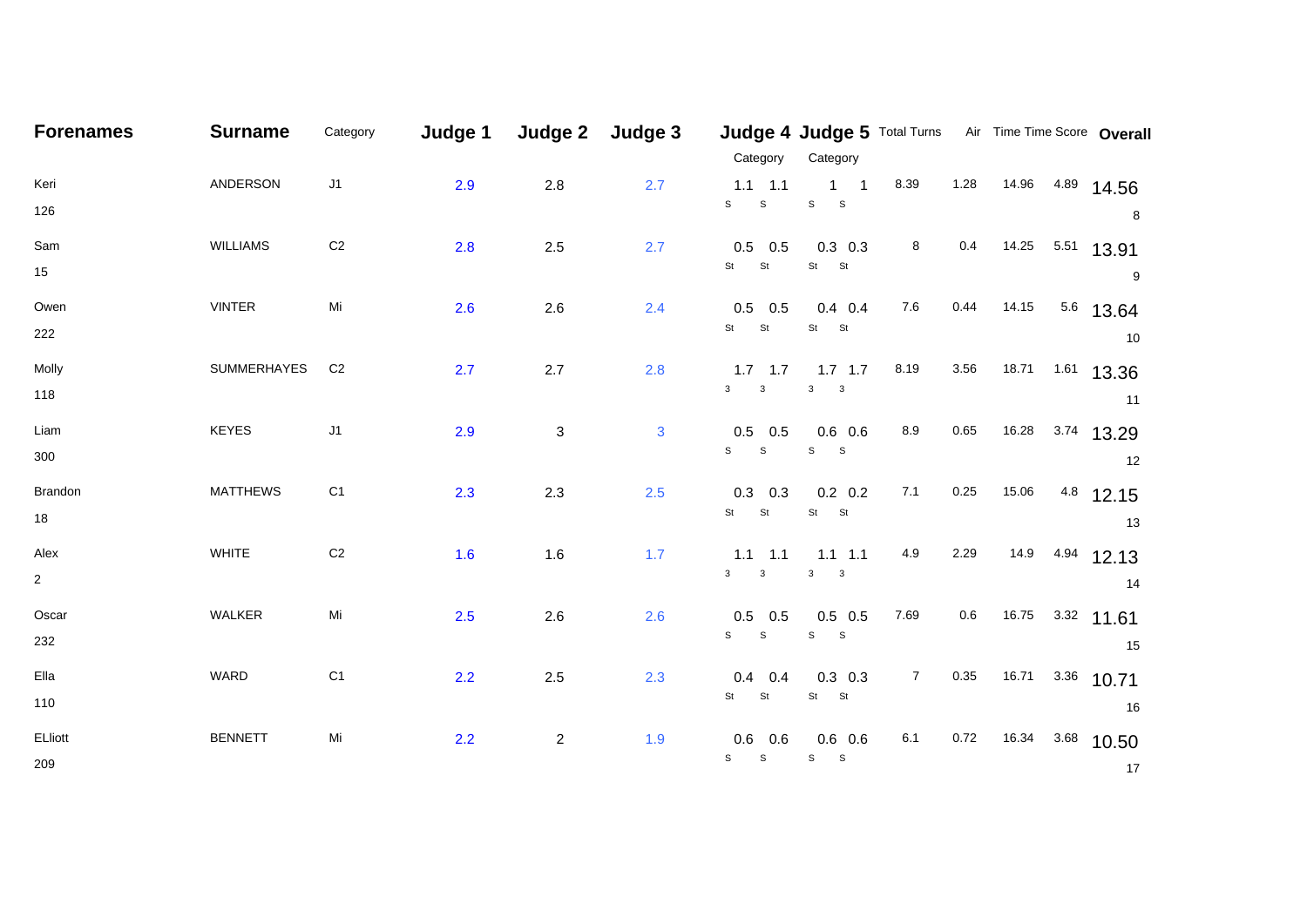| <b>Forenames</b> | <b>Surname</b> | Category       | Judge 1 |               | Judge 2 Judge 3 | <b>Judge 4 Judge 5</b> Total Turns Air Time Time Score Overall |      |
|------------------|----------------|----------------|---------|---------------|-----------------|----------------------------------------------------------------|------|
|                  |                |                |         |               |                 | Category<br>Category                                           |      |
| Katie            | WALTERS        | C <sub>2</sub> |         | $2.2^{\circ}$ | 2.3             | 19.25<br>$0.3\;0.3$<br>6.5<br>0.4<br>$0.5\quad 0.5$<br>1.13    | 8.03 |
| 141              |                |                |         |               |                 | St<br>St St<br>St St                                           | 18   |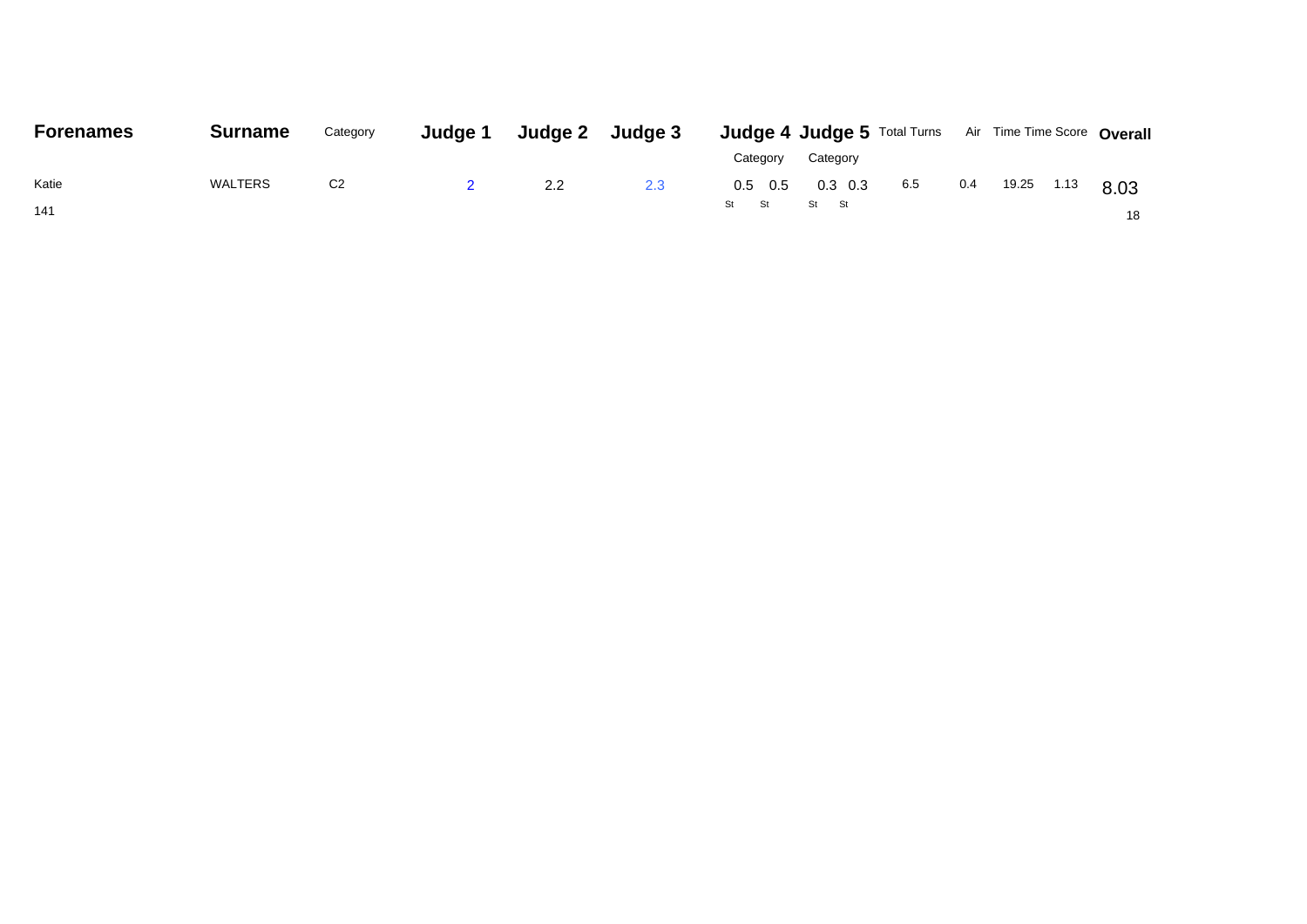| Moguls British Artificial, Xscape Castleford Aug 13th 2011 | Chief of Calculations: Chris Dev           | <b>Round 1 Results</b> |
|------------------------------------------------------------|--------------------------------------------|------------------------|
| <b>Technical Delegate: Peter Bates</b>                     | Judge 1: Peter Bates<br>Judge 2: Kay Bates |                        |
| Head Judge: Kay Bates                                      | Judge 3: Martin Carr                       |                        |
| <b>Chief of Competition: Martin Carr</b>                   | Judge 4: Chris Dey<br>Judge 5: Keith Marks | Pace Time:<br>13.7     |

.

| <b>Names</b>           |                   | Category       | Turns J1-3 |     |                |                                | Air J4-5                                                                  | Total Turns and Air |      | Time in Sec and Scor |      | <b>Overall</b> |                |
|------------------------|-------------------|----------------|------------|-----|----------------|--------------------------------|---------------------------------------------------------------------------|---------------------|------|----------------------|------|----------------|----------------|
|                        |                   |                |            |     |                | Jump Categor                   |                                                                           |                     |      |                      |      |                |                |
| Andy<br>70             | LONGLEY           | $\mathsf S$    | 4.4        | 4.5 | 4.5            | $2.3$ 2.3<br>S<br>S            | $2.3$ 0.4<br>s<br><b>S</b>                                                | 13.4                | 2.21 | 14.06                | 5.68 | 21.29          | $\mathbf{1}$   |
| Martin<br>71           | <b>NANKOO</b>     | $\mathsf S$    | 4.1        | 4.3 | $\overline{4}$ | 2.3<br>2.3<br>s<br>S           | $2.3$ 0.3<br>s<br><b>S</b>                                                | 12.39               | 2.18 | 15.15                | 4.72 | 19.29          | $\overline{c}$ |
| Hannah<br>139          | HANDFORD-ST       | J <sub>1</sub> | 4.4        | 4.2 | 4.3            | $2.4$ 2.4<br>S<br>$\mathbf S$  | 2.3<br>$\overline{\mathbf{0}}$<br>s<br><b>S</b>                           | 12.9                | 2.16 | 15.81                | 4.15 | 19.21          | 3              |
| Hayden<br>228          | <b>FIORI</b>      | Mi             | 3.3        | 3.6 | 3.5            | $1.6$ 1.6<br>3<br>3            | $1.5 \t 0$<br>3<br>$\overline{\mathbf{3}}$                                | 10.4                | 2.46 | 15.34                | 4.56 | 17.42          | 4              |
| Katie<br>138           | SUMMERHAYES       | J <sub>1</sub> | 3          | 3.5 | 3.6            | $1.8$ 1.8<br>3<br>$\mathbf{3}$ | $1.8 \t 0$<br>3<br>$\mathbf{3}$                                           | 10.1                | 2.83 | 16.09                | 3.9  | 16.83          | 5              |
| Hobie<br>36            | <b>GREENFIELD</b> | J1             | 3.1        | 2.5 | 2.9            | 0.5<br>0.5<br>St<br>St         | $0.6$ 0.4<br>St<br>St                                                     | $8.5\,$             | 0.5  | 13.46                | 6.21 | 15.21          | 6              |
| Alex<br>$\overline{2}$ | <b>WHITE</b>      | C <sub>2</sub> | 2.6        | 2.9 | 2.7            | $0.8\ 0.8$<br>T.<br>T          | $0.8 \ 0$<br>T<br>T                                                       | 8.19                | 0.67 | 13.81                | 5.9  | 14.76          | $\overline{7}$ |
| Molly<br>118           | SUMMERHAYES       | C <sub>2</sub> | 2.6        | 3   | 2.9            | $1.9$ 1.9<br>$\mathbf{3}$<br>3 | $\overline{2}$<br>$\overline{\mathbf{0}}$<br>$\overline{\mathbf{3}}$<br>3 | 8.5                 | 3.04 | 18.81                | 1.52 | 13.06          | 8              |
| Cameron<br>3           | McGREGOR-OG       | C <sub>1</sub> | 2.3        | 1.9 | $\overline{2}$ | $0.5$ 0.5<br>St<br>St          | 0.7<br>$\overline{0}$<br>St<br><b>St</b>                                  | 6.19                | 0.42 | 13.71                | 5.99 | 12.6           | 9              |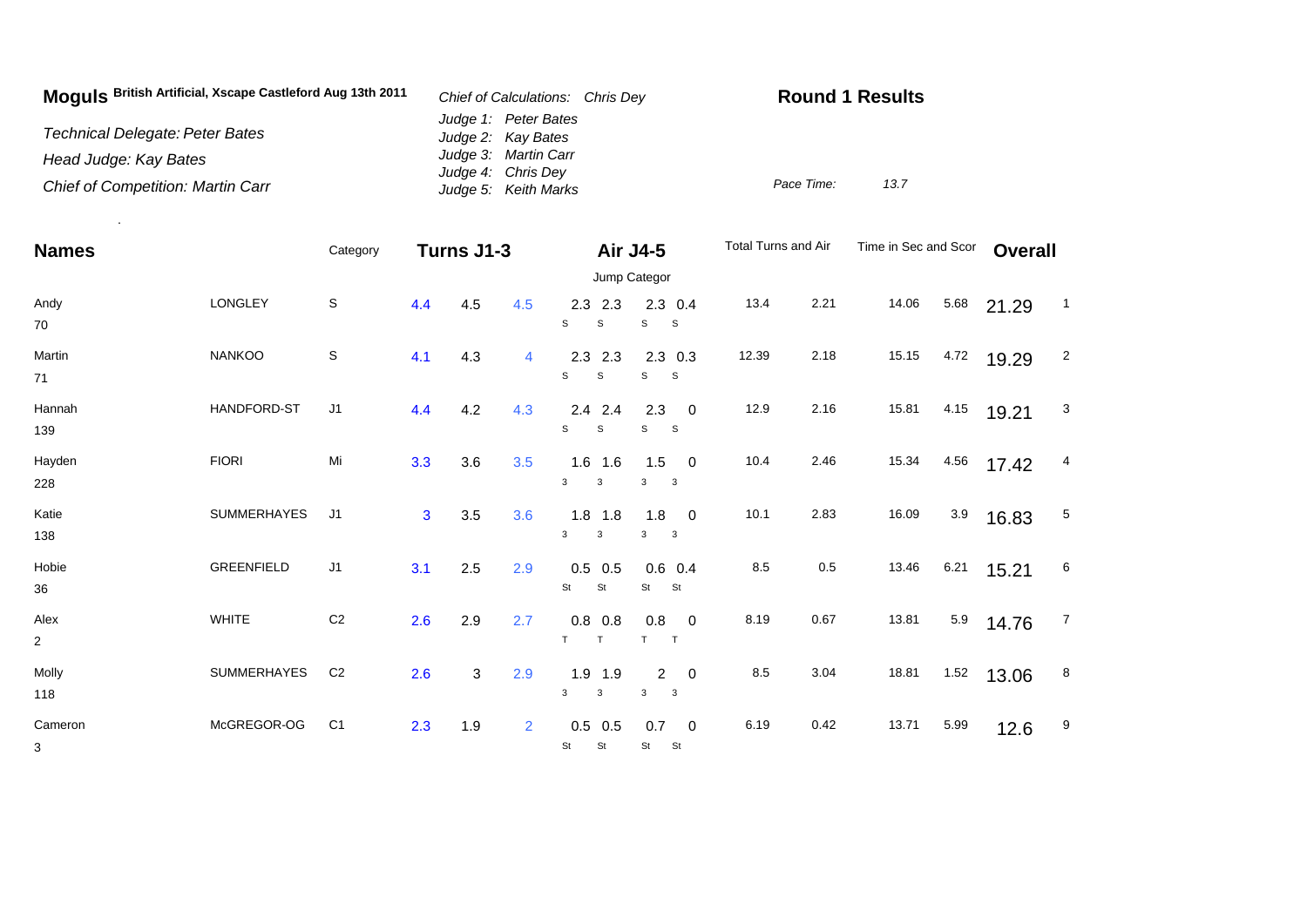| <b>Names</b>   |                 | Category       | Turns J1-3     |                |     |                                          | <b>Air J4-5</b>                                      | Total Turns and Air |         | Time in Sec and Scor |      | Overall |    |  |  |
|----------------|-----------------|----------------|----------------|----------------|-----|------------------------------------------|------------------------------------------------------|---------------------|---------|----------------------|------|---------|----|--|--|
|                |                 | Jump Categor   |                |                |     |                                          |                                                      |                     |         |                      |      |         |    |  |  |
| Owen<br>222    | <b>VINTER</b>   | Mi             | 1.9            | 2.1            | 2.2 | $0.5$ 0.5<br>St<br>St                    | 0.5<br>$\mathbf 0$<br><b>St</b><br>St                | 6.2                 | 0.37    | 13.9                 | 5.82 | 12.39   | 10 |  |  |
| Keri<br>126    | ANDERSON        | J1             | 2.7            | 2.9            | 2.5 | $0.4$ 0.4<br>St<br>St                    | 0.4<br>$\overline{\phantom{0}}$<br>St<br>St          | 8.1                 | 0.3     | 16                   | 3.98 | 12.38   | 11 |  |  |
| Liam<br>300    | <b>KEYES</b>    | J1             | 2.8            | 2.4            | 2.5 | $0.7$ 0.7<br>$\mathsf{s}$<br>S           | $0.6$ 1.5<br>S<br>S                                  | 7.69                | 1.05    | 16.65                | 3.41 | 12.15   | 12 |  |  |
| Sam<br>15      | WILLIAMS        | C <sub>2</sub> | $\overline{2}$ | 2.2            | 2.1 | $0.3$ 0.3<br>St<br>St                    | 0.2<br>$\overline{\phantom{0}}$<br>St<br>St          | 6.3                 | 0.2     | 14.37                | 5.41 | 11.91   | 13 |  |  |
| ELliott<br>209 | <b>BENNETT</b>  | Mi             | $\overline{2}$ | $\overline{2}$ | 2.1 | $1.5$ 1.5<br>$\mathsf{s}$<br>$\mathbb S$ | 1.5<br>$\overline{\phantom{0}}$<br>S<br>$\mathbf{s}$ | 6.1                 | 1.36    | 16.31                | 3.71 | 11.17   | 14 |  |  |
| Oscar<br>232   | WALKER          | Mi             | 2.1            | $\overline{2}$ | 2.3 | 1<br>-1<br>$\mathbb S$<br>S              | 1.1<br>$\overline{\phantom{0}}$<br>s<br>S            | 6.4                 | 0.94    | 16.21                | 3.8  | 11.14   | 15 |  |  |
| Daniel<br>44   | <b>POTH</b>     | J1             | 1.7            | 1.2            | 1.1 | $1.1$ 1.1<br>$\mathbb S$<br>S            | $1 \t1.5$<br>S<br>S                                  | 4                   | 1.43    | 14.06                | 5.68 | 11.11   | 16 |  |  |
| Brandon<br>18  | <b>MATTHEWS</b> | C <sub>1</sub> | $\overline{2}$ | 1.9            | 2.2 | $0.3$ 0.3<br>St<br>St                    | $0.2 \ 0$<br><b>St</b><br><b>St</b>                  | 6.1                 | $0.2\,$ | 15.09                | 4.78 | 11.08   | 17 |  |  |
| Luke<br>17     | <b>THORNTON</b> | C <sub>2</sub> | 1.9            | 1.8            | 1.7 | $1.7$ 1.7<br>$\mathbb S$<br>s            | $1.6 \t 0$<br>S<br>$\mathbf{s}$                      | 5.4                 | 1.51    | 15.84                | 4.12 | 11.03   | 18 |  |  |
| Morgan<br>20   | GASH            | C <sub>1</sub> | 2.6            | 2.1            | 2.3 | $0.3$ 0.3<br>St<br>St                    | $0.2 \ 0$<br>St St                                   | 7                   | $0.2\,$ | 16.37                | 3.66 | 10.86   | 19 |  |  |
| Graham<br>52   | <b>DICKSON</b>  | $\sf J1$       | 2.4            | 1.9            | 2.5 | $1.7$ 1.7<br>${\tt S}$<br>$\mathbb S$    | $1.7$ 1.4<br>S<br>$\mathbf{s}$                       | 6.8                 | 1.97    | 18.34                | 1.93 | 10.7    | 20 |  |  |
| Ella<br>110    | WARD            | C <sub>1</sub> | 2.6            | 2.3            | 2.2 | $0.5$ 0.5<br>St<br>St                    | 0.5<br>$\overline{\mathbf{0}}$<br>St St              | 7.1                 | 0.37    | 16.87                | 3.22 | 10.69   | 21 |  |  |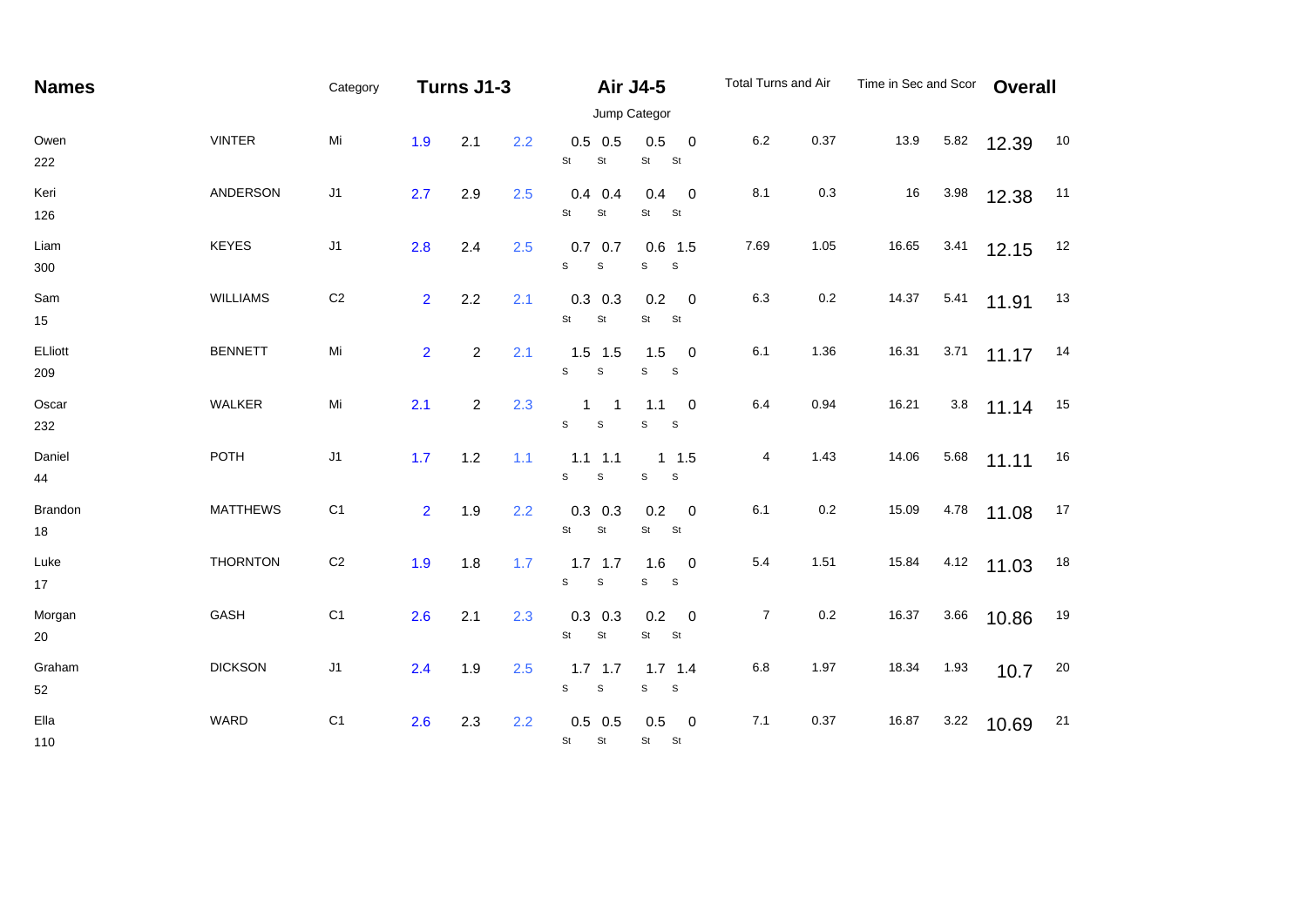| <b>Names</b>    |                    | Category       | Turns J1-3     |                |                |                                           | <b>Air J4-5</b><br>Jump Categor                                   | Total Turns and Air |      | Time in Sec and Scor |      | <b>Overall</b> |    |
|-----------------|--------------------|----------------|----------------|----------------|----------------|-------------------------------------------|-------------------------------------------------------------------|---------------------|------|----------------------|------|----------------|----|
| Katie<br>141    | <b>WALTERS</b>     | $\mbox{C2}$    | 2.3            | 2.6            | 2.2            | $0.3$ 0.3<br>$\mathsf{St}$<br>St          | 0.2<br>$\overline{0}$<br>St<br>St                                 | 7.1                 | 0.2  | 18.15                | 2.1  | 9.4            | 22 |
| Kristofer<br>30 | <b>BERGLINDARS</b> | C <sub>1</sub> | 0.7            | $\mathbf{1}$   | $\mathbf{1}$   | $1.6$ 1.6<br>fT<br>$\mathsf{f}\mathsf{T}$ | $1.6$ 0.5<br>fT<br>fT                                             | 2.7                 | 2.91 | 16.38                | 3.65 | 9.26           | 23 |
| Thomas<br>14    | <b>RASCAGNERES</b> | C <sub>1</sub> | 1.8            | $\overline{2}$ | 1.7            | $0.4$ 0.4<br>St<br>St                     | 0.6<br>$\overline{\phantom{0}}$<br>St<br>St                       | 5.5                 | 0.35 | 17.01                | 3.1  | 8.95           | 24 |
| Joshua<br>213   | LAW                | Mi             | $\overline{2}$ | 1.9            | $\overline{2}$ | $1.2$ 1.2<br>S<br>$\mathbf S$             | 1.3<br>$\overline{\mathbf{0}}$<br>S<br>$\mathsf{s}$               | 5.9                 | 1.12 | 18.53                | 1.76 | 8.78           | 25 |
| Thea<br>218     | <b>FENWICK</b>     | Mi             | 1.6            | 1.4            | 1.4            | $1.3$ $1.3$<br>S<br>$\mathbf S$           | 1.4<br>$\overline{\phantom{0}}$<br>$\mathsf{s}$<br>S              | 4.4                 | 1.21 | 17.25                | 2.89 | 8.5            | 26 |
| Daniel<br>23    | GREENWAY           | C <sub>2</sub> | 1.8            | 1.9            | 2              | $0.5$ 0.5<br>St<br>St                     | 0.5<br>$\overline{\phantom{0}}$<br>St<br>St                       | 5.7                 | 0.37 | 17.84                | 2.37 | 8.44           | 27 |
| Holly<br>202    | McGREGOR-OG        | Mi             | 1.7            | 1.9            | 1.8            | $0.5$ 0.5<br>St<br>St                     | 0.5<br>$\overline{\phantom{0}}$<br>St<br>St                       | 5.4                 | 0.37 | 17.59                | 2.59 | 8.36           | 28 |
| Adam<br>208     | <b>THORNTON</b>    | Mi             | 1.8            | 1.7            | 1.7            | $0.4$ 0.4<br>St<br>$\mathsf{St}$          | 0.4 0<br>St<br><b>St</b>                                          | 5.2                 | 0.3  | 17.93                | 2.29 | 7.79           | 29 |
| Oliver<br>225   | <b>LUCAS</b>       | Mi             | $\overline{2}$ | 1.7            | 1.8            | $0.4$ 0.4<br>St<br>St                     | 0.5<br>$\overline{\phantom{0}}$<br>St<br>St                       | 5.5                 | 0.32 | 18.68                | 1.63 | 7.45           | 30 |
| Ross<br>69      | <b>TAYLOR</b>      | J1             | 1.1            | 1.2            | $\mathbf{1}$   | $\mathbf 0$<br>$\mathbf 0$<br>St<br>St    | $0\ 0.5$<br>St<br>St                                              | 3.3                 | 0.12 | 16.03                | 3.95 | 7.37           | 31 |
| Ethan<br>231    | <b>DAVIS</b>       | Mi             | 0.7            | 0.9            | $\mathbf{1}$   | $1.4$ 1.4<br>$\mathsf 3$<br>3             | $1.2$<br>$\overline{\phantom{0}}$<br>3<br>$\overline{\mathbf{3}}$ | 2.6                 | 2.1  | 27.25                | 0    | 4.7            | 32 |
| Ashley<br>47    | <b>BREESE</b>      | J1             | 0.9            | 0.5            | 0.8            | $0.1 \quad 0.1$<br>3<br>$\mathbf{3}$      | $0.3$ 1.3<br>3 <sup>7</sup><br>$\mathbf{3}$                       | $2.2\,$             | 0.93 | 26.96                | 0    | 3.13           | 33 |